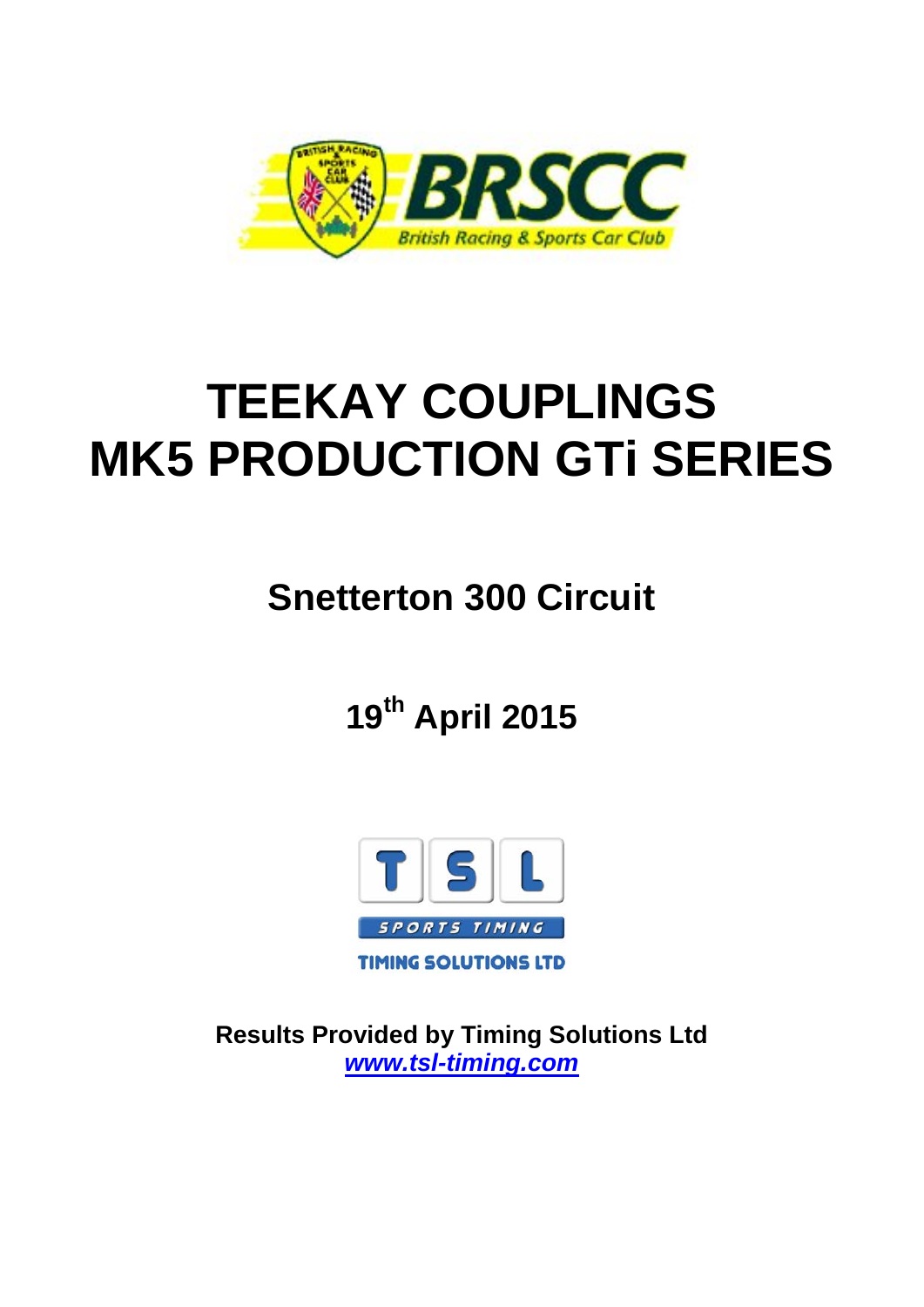

#### **Teekay Couplings MK5 Production Gti Series QUALIFYING FOR RACE 10 - CLASSIFICATION**

| <b>MPH</b> |
|------------|
| 79.90      |
| 79.85      |
| 79.73      |
| 79.22      |
| 79.09      |
| 79.01      |
| 76.25      |
|            |

**Car 51 - Please fit a working transponder**

**Car 69 - Intermittent transponder - please check fitting**

**Weather / Track : Cloudy / Dry**

These results are provisional until the conclusion of any judicial and technical matters. Start: 09:07 Flag 09:23 End: 09:27

Clerk Of Course : Timekeeper :

Circuit Length = 2.9689 miles Snetterton 300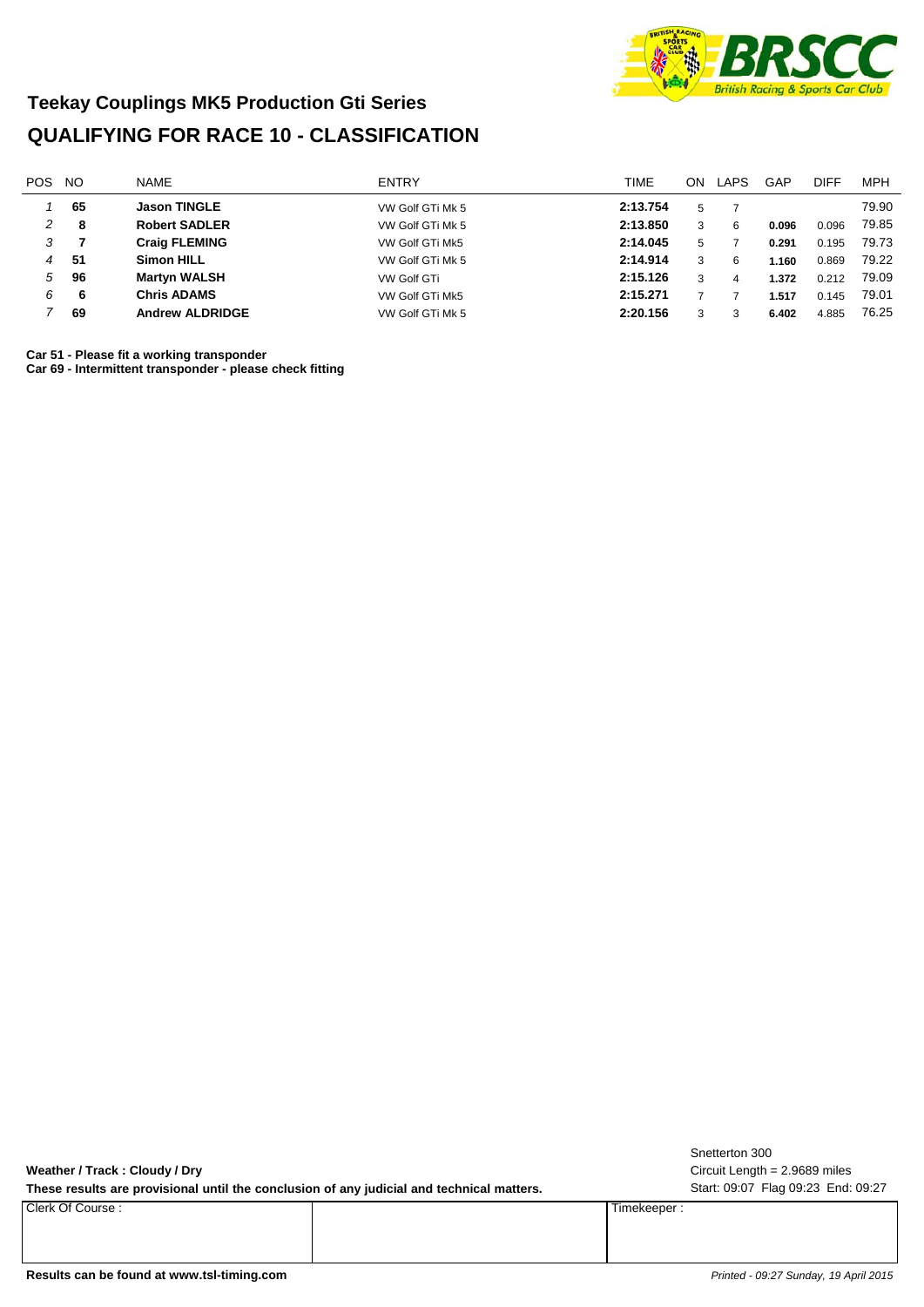#### **Teekay Couplings MK5 Production Gti Series QUALIFYING FOR RACE 10 - LAP ANALYSIS**

DIFF = Difference To Personal Best Lap

| P <sub>1</sub> | 65 Jason TINGLE                   |                |                |                              |  |  |  |  |  |
|----------------|-----------------------------------|----------------|----------------|------------------------------|--|--|--|--|--|
| LAP            | <b>LAP TIME</b>                   | <b>DIFF</b>    | <b>MPH</b>     | TIME OF DAY                  |  |  |  |  |  |
| $1 -$          | 2:19.529                          | 5.775          | 76.60          | 09:10:24.105                 |  |  |  |  |  |
| 2 -            | 2:14.111                          | 0.357          | 79.69          | 09:12:38.216                 |  |  |  |  |  |
| 3 -<br>4 -     | $2:13.908$ (3)<br>2:13.791<br>(2) | 0.154<br>0.037 | 79.81<br>79.88 | 09:14:52.124<br>09:17:05.915 |  |  |  |  |  |
| 5 -            | 2:13.754 (1)                      |                | 79.90          | 09:19:19.669                 |  |  |  |  |  |
| 6 -            | 2:14.253                          | 0.499          | 79.61          | 09:21:33.922                 |  |  |  |  |  |
| $7 -$          | 2:15.542                          | 1.788          | 78.85          | 09:23:49.464                 |  |  |  |  |  |
| P <sub>2</sub> | <b>Robert SADLER</b><br>8         |                |                |                              |  |  |  |  |  |
| LAP            | <b>LAP TIME</b>                   | <b>DIFF</b>    | <b>MPH</b>     | <b>TIME OF DAY</b>           |  |  |  |  |  |
| $1 -$          | 2:22.058                          | 8.208          | 75.23          | 09:10:24.908                 |  |  |  |  |  |
| 2 -            | $2:14.295$ (2)                    | 0.445          | 79.58          | 09:12:39.203                 |  |  |  |  |  |
| 3 -<br>4 -     | 2:13.850(1)<br>$2:14.724$ (3)     | 0.874          | 79.85<br>79.33 | 09:14:53.053<br>09:17:07.777 |  |  |  |  |  |
| 5 -            | 2:14.732                          | 0.882          | 79.32          | 09:19:22.509                 |  |  |  |  |  |
| 6 -            | 2:19.029                          | 5.179          | 76.87          | 09:21:41.538                 |  |  |  |  |  |
| P <sub>3</sub> | <b>Craig FLEMING</b><br>7         |                |                |                              |  |  |  |  |  |
| LAP            | <b>LAP TIME</b>                   | <b>DIFF</b>    | MPH            | TIME OF DAY                  |  |  |  |  |  |
| $1 -$          | 2:22.013                          | 7.968          | 75.26          | 09:10:22.101                 |  |  |  |  |  |
| 2 -            | $2:14.137$ (2)                    | 0.092          | 79.68          | 09:12:36.238                 |  |  |  |  |  |
| 3 -            | 2:14.321<br>(3)                   | 0.276          | 79.57          | 09:14:50.559                 |  |  |  |  |  |
| 4 -<br>5 -     | 2:14.451<br>2:14.045(1)           | 0.406          | 79.49<br>79.73 | 09:17:05.010<br>09:19:19.055 |  |  |  |  |  |
| 6 -            | 2:16.155                          | 2.110          | 78.49          | 09:21:35.210                 |  |  |  |  |  |
| 7 -            | 2:14.851                          | 0.806          | 79.25          | 09:23:50.061                 |  |  |  |  |  |
| <b>P4</b>      | 51<br><b>Simon HILL</b>           |                |                |                              |  |  |  |  |  |
| LAP            | <b>LAP TIME</b>                   | <b>DIFF</b>    | <b>MPH</b>     | TIME OF DAY                  |  |  |  |  |  |
| $1 -$          | 2:17.407                          | 2.493          | 77.78          | 09:12:48.285                 |  |  |  |  |  |
| 2 -            | 2:15.683                          | 0.769          | 78.77          | 09:15:03.968                 |  |  |  |  |  |
| 3 -<br>4 -     | 2:14.914(1)<br>$2:15.627$ (3)     |                | 79.22<br>78.80 | 09:17:18.882<br>09:19:34.509 |  |  |  |  |  |
| 5 -            | 2:17.601                          | 0.713<br>2.687 | 77.67          | 09:21:52.110                 |  |  |  |  |  |
| 6 -            | $2:15.388$ (2)                    | 0.474          | 78.94          | 09:24:07.498                 |  |  |  |  |  |
| P <sub>5</sub> | <b>Martyn WALSH</b><br>96         |                |                |                              |  |  |  |  |  |
| LAP            | <b>LAP TIME</b>                   | <b>DIFF</b>    | MPH            | <b>TIME OF DAY</b>           |  |  |  |  |  |
| $1 -$          | 2:31.879                          | 16.753         | 70.37          | 09:10:39.957                 |  |  |  |  |  |
| $2 -$          | $2:17.560$ (3)                    | 2.434          | 77.69          | 09:12:57.517                 |  |  |  |  |  |
| 3 -            | 2:15.126(1)                       |                | 79.09          | <i><b>09:15:12.643</b></i>   |  |  |  |  |  |
| 4 -            | $2:15.245$ (2)                    | 0.119          | 79.02          | 09:17:27.888                 |  |  |  |  |  |
| P <sub>6</sub> | <b>Chris ADAMS</b><br>6           |                |                |                              |  |  |  |  |  |
| LAP            | <b>LAP TIME</b>                   | DIFF           | MPH            | TIME OF DAY                  |  |  |  |  |  |
| 1 -            | 2:25.804                          | 10.533         | 73.30          | 09:10:29.897                 |  |  |  |  |  |
| 2 -            | 2:17.029                          | 1.758          | 77.99          | 09:12:46.926                 |  |  |  |  |  |
| $3 -$<br>4 -   | $2:15.792$ (3)<br>2:15.695<br>(2) | 0.521<br>0.424 | 78.70<br>78.76 | 09:15:02.718<br>09:17:18.413 |  |  |  |  |  |
| 5 -            | 2:21.891                          | 6.620          | 75.32          | 09:19:40.304                 |  |  |  |  |  |
| 6 -            | 2:16.159                          | 0.888          | 78.49          | 09:21:56.463                 |  |  |  |  |  |
| 7 -            | 2:15.271 (1)                      |                | 79.01          | 09:24:11.734                 |  |  |  |  |  |
| P7             | 69 Andrew ALDRIDGE                |                |                |                              |  |  |  |  |  |
| LAP            | <b>LAP TIME</b>                   | <b>DIFF</b>    | <b>MPH</b>     | TIME OF DAY                  |  |  |  |  |  |
| 1 -            | 2:25.024                          | 4.868          | 73.69          | 09:20:11.519                 |  |  |  |  |  |

**Weather / Track : Cloudy / Dry**

#### DIFF = Difference To Personal Best Lap

| 2 - | $2:20.717$ (2) | 0.561 | 75.95 | 09:22:32.236 |
|-----|----------------|-------|-------|--------------|
| 3 - | 2:20.156(1)    |       | 76.25 | 09:24:52.392 |

Start: 09:07 Flag 09:23 End: 09:27 Circuit Length = 2.9689 miles Snetterton 300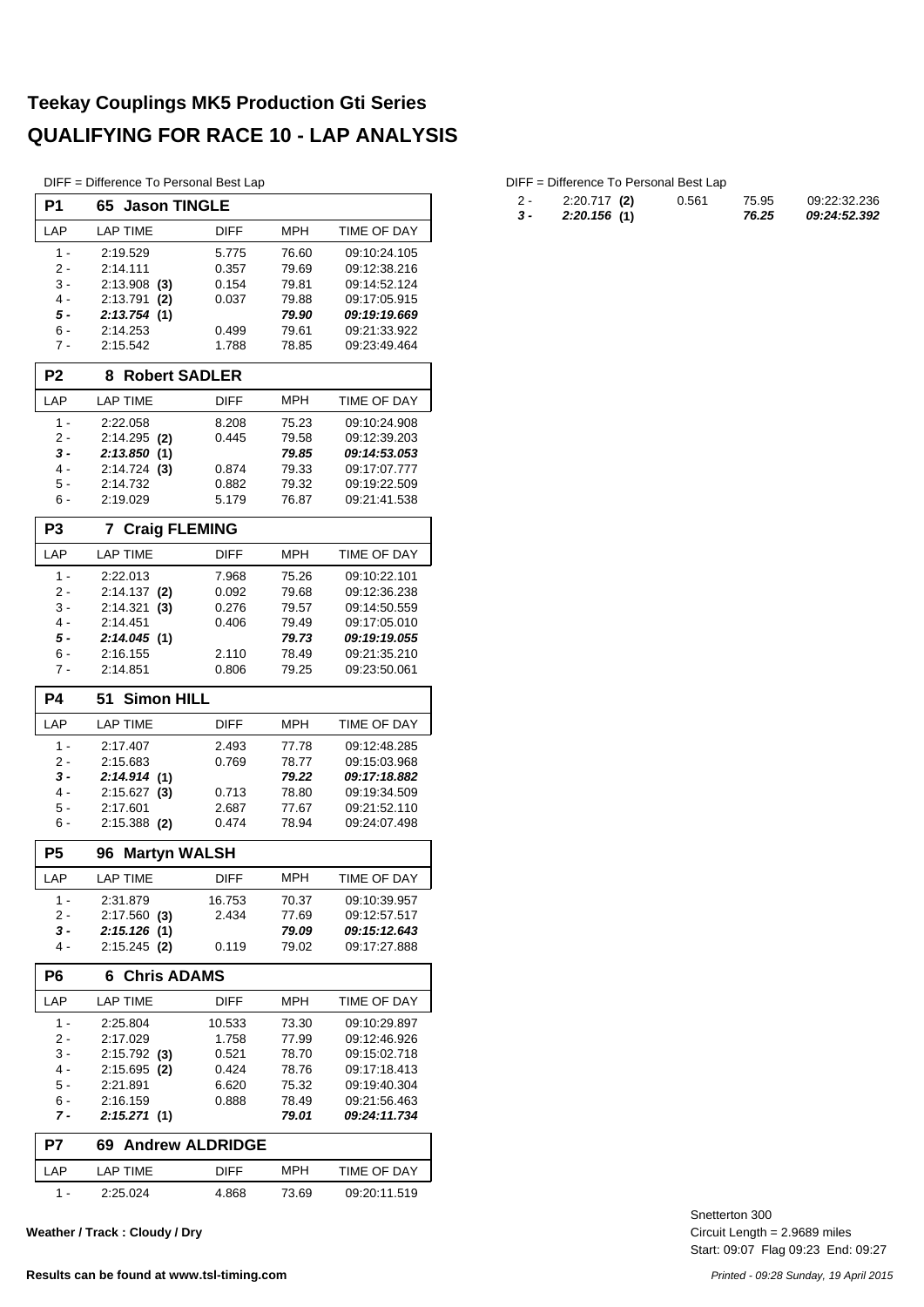**Teekay Couplings MK5 Production Gti Series RACE 10 - GRID (15 minutes)**



Circuit Length = 2.9689 miles

**These results are provisional until the conclusion of any judicial and technical matters.**

Clerk Of Course : Timekeeper :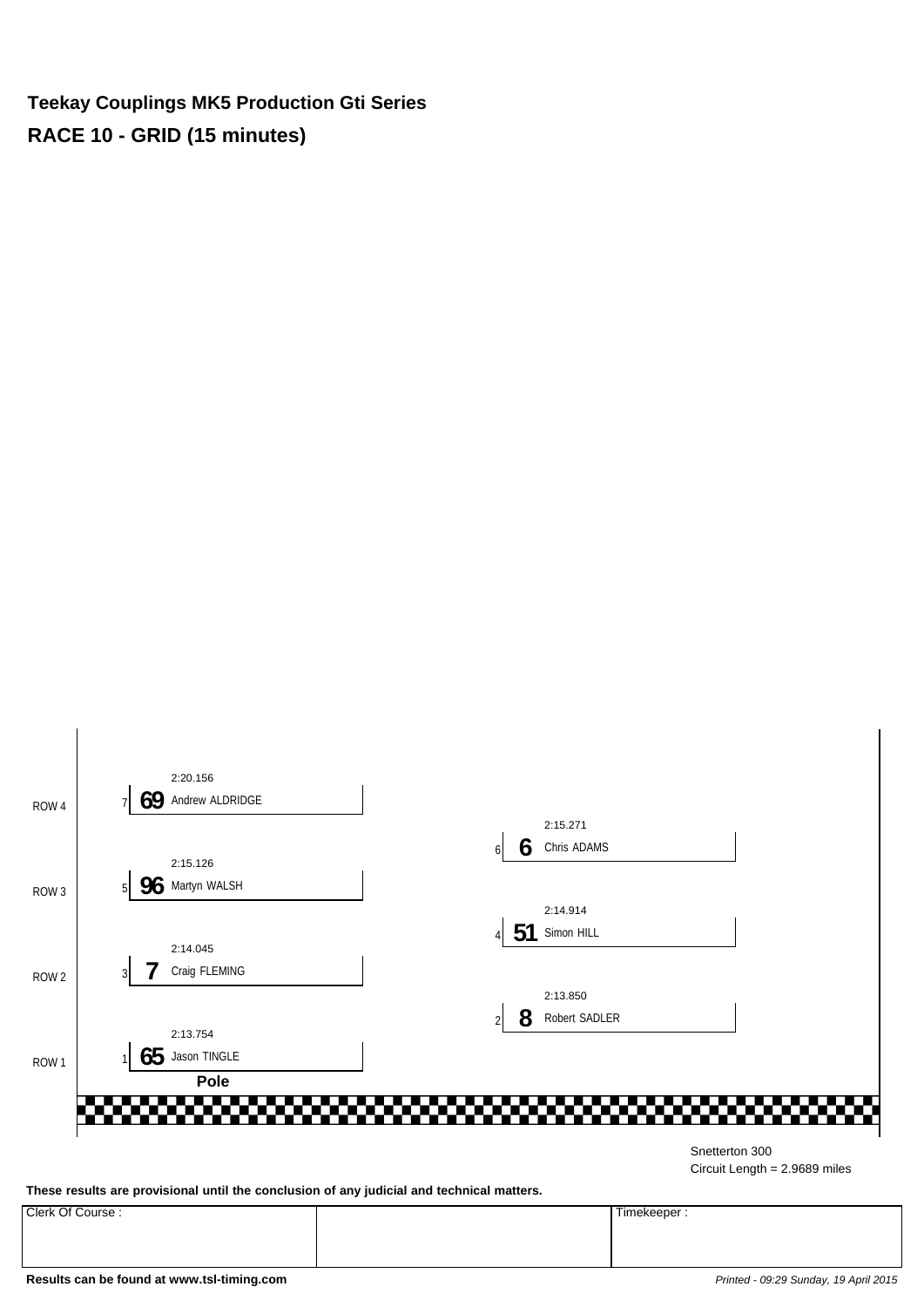

### **Teekay Couplings MK5 Production Gti Series RACE 10 - CLASSIFICATION**

| <b>POS</b> | <b>NO</b> | <b>NAME</b>          | <b>ENTRY</b>          | LAPS         | <b>TIME</b> | GAP    | <b>DIFF</b>  | <b>MPH</b> | <b>BEST</b> | - ON           |
|------------|-----------|----------------------|-----------------------|--------------|-------------|--------|--------------|------------|-------------|----------------|
|            | 65        | <b>Jason TINGLE</b>  | VW Golf GTi Mk 5      |              | 15:49.059   |        |              | 78.83      | 2:13.831    | $\overline{2}$ |
| 2          | 96        | <b>Martyn WALSH</b>  | <b>VW Golf GTi</b>    |              | 15:53.111   | 4.052  | 4.052        | 78.49      | 2:14.573    | -3             |
| 3          | 8         | <b>Robert SADLER</b> | VW Golf GTi Mk 5      |              | 15:53.502   |        | 0.391        | 78.46      | 2:14.680    | 7              |
| 4          | 7         | <b>Craig FLEMING</b> | VW Golf GTi Mk5       | 15:55.076    |             | 6.017  | 1.574        | 78.33      | 2:14.899    | 2              |
| 5          | -51       | <b>Simon HILL</b>    | VW Golf GTi Mk 5      | 6            | 16:13.921   | 1 Lap  | 1 Lap        | 65.84      | 2:14.342    | 3              |
|            |           |                      | <b>NOT CLASSIFIED</b> |              |             |        |              |            |             |                |
| <b>DNF</b> | 6         | <b>Chris ADAMS</b>   | VW Golf GTi Mk5       | $\mathbf{2}$ | 5:55.978    | 5 Laps | 4 Laps 60.04 |            |             |                |
|            |           |                      | <b>FASTEST LAP</b>    |              |             |        |              |            |             |                |
|            | 65        | <b>Jason TINGLE</b>  | VW Golf GTi Mk 5      | $\mathbf{2}$ | 2:13.831    |        | 79.86 mph    |            | 128.52 kph  |                |

| Weather / Track: Bright / Dry<br>These results are provisional until the conclusion of any judicial and technical matters. |             | Snetterton 300<br>Circuit Length $= 2.9689$ miles<br>Start: 12:02 Flag 12:18 End: 12:20 |
|----------------------------------------------------------------------------------------------------------------------------|-------------|-----------------------------------------------------------------------------------------|
| Clerk Of Course:                                                                                                           | Timekeeper: |                                                                                         |
| Results can be found at www.tsl-timing.com                                                                                 |             | Printed - 12:21 Sunday, 19 April 2015                                                   |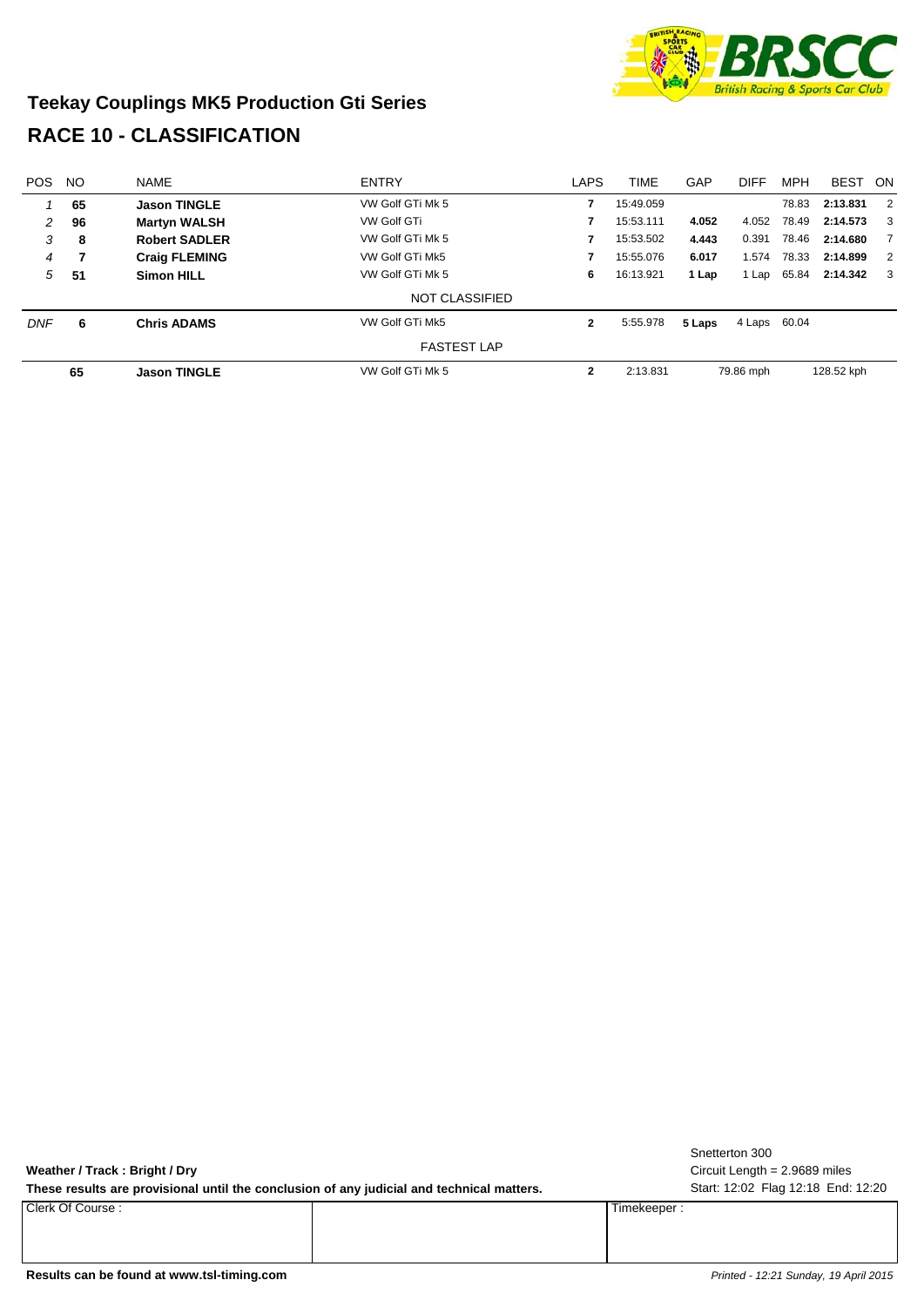#### **Teekay Couplings MK5 Production Gti Series RACE 10 - LAP CHART**

| LAP <sub>1</sub> |               | @ 12:04:50.756 | LAP 2 |               | @12:07:05.245   | LAP <sub>3</sub> |               | @12:09:19.589 | LAP <sub>4</sub> |               | @12:11:33.933 | LAP <sub>5</sub> |               | @ 12:13:47.900 |
|------------------|---------------|----------------|-------|---------------|-----------------|------------------|---------------|---------------|------------------|---------------|---------------|------------------|---------------|----------------|
| NO               | <b>BEHIND</b> | LAP TIME       | NO    | <b>BEHIND</b> | <b>LAP TIME</b> | NO               | <b>BEHIND</b> | LAP TIME      | NΟ               | <b>BEHIND</b> | LAP TIME      | <b>NO</b>        | <b>BEHIND</b> | LAP TIME       |
| 51               |               | 2:20.938       | 65    |               | 2:13.831        | 65               |               | 2:14.344      | 65               |               | 2:14.344      | 65               |               | 2:13.967       |
| 65               | 0.658         | 2:21.596       | 51    | 0.400         | 2:14.889        | 51               | 0.398         | 2:14.342      | 51               | 0.567         | 2:14.513      | 51               | 1.007         | 2:14.407       |
| 8                | 1.698         | 2:22.636       | 8     | 2.116         | 2:14.907        | 8                | 2.688         | 2:14.916      | 96               | 4.015         | 2:14.920      | 96               | 4.691         | 2:14.643       |
| 96               | 2.581         | 2:23.519       | 96    | 3.210         | 2:15.118        | 96               | 3.439         | 2:14.573      | 8                | 4.344         | 2:16.000      | 8                | 5.379         | 2:15.002       |
|                  | 3.124         | 2:24.062       |       | 3.534         | 2:14.899        |                  | 4.178         | 2:14.988      |                  | 5.074         | 2:15.240      |                  | 6.198         | 2:15.091       |
| 6                | 5.004         | 2:25.942       | 6     | 1:20.551      | $3:30.036$ P    |                  |               |               |                  |               |               |                  |               |                |

Start: 12:02 Flag 12:18 End: 12:20 Circuit Length = 2.9689 miles Snetterton 300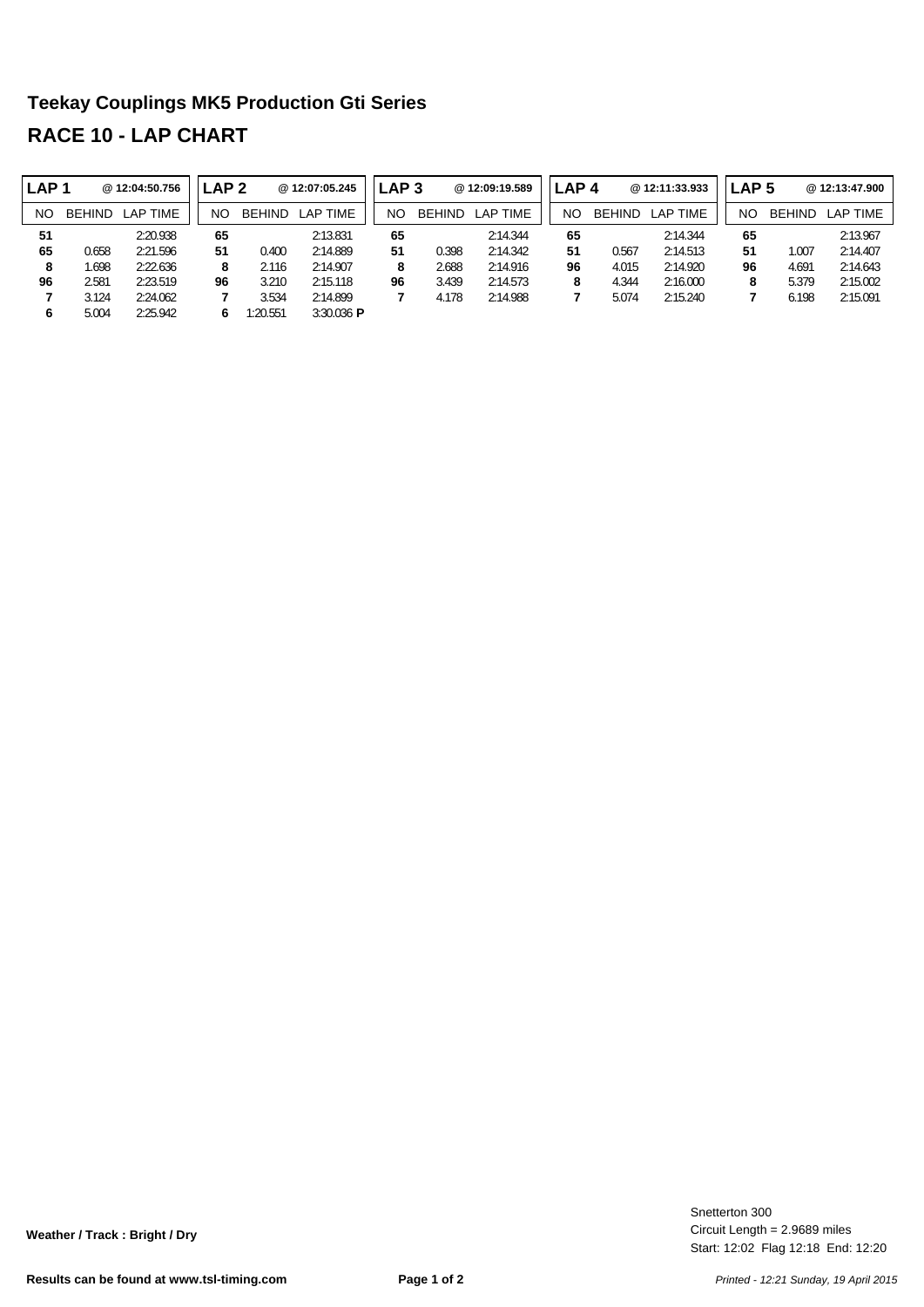#### **Teekay Couplings MK5 Production Gti Series RACE 10 - LAP CHART**

| LAP 6 |               | @12:16:02.365 | LAP 7 |       | @12:18:18.877     |
|-------|---------------|---------------|-------|-------|-------------------|
| NΟ    | <b>BEHIND</b> | LAP TIME      | NO.   |       | BEHIND LAP TIME   |
| 65    |               | 2:14.465      | 65    |       | 2:16.512          |
| 96    | 5.602         | 2:15.376      | 96    | 4.052 | 2:14.962          |
| 8     | 6.275         | 2:15.361      | 8     | 4.443 | 2:14.680          |
| 7     | 7.198         | 2:15.465      |       | 6.017 | 2:15.331          |
|       |               |               | 51    | 1 Lap | 4:54.831 <b>P</b> |

Start: 12:02 Flag 12:18 End: 12:20 Circuit Length = 2.9689 miles Snetterton 300

**Weather / Track : Bright / Dry**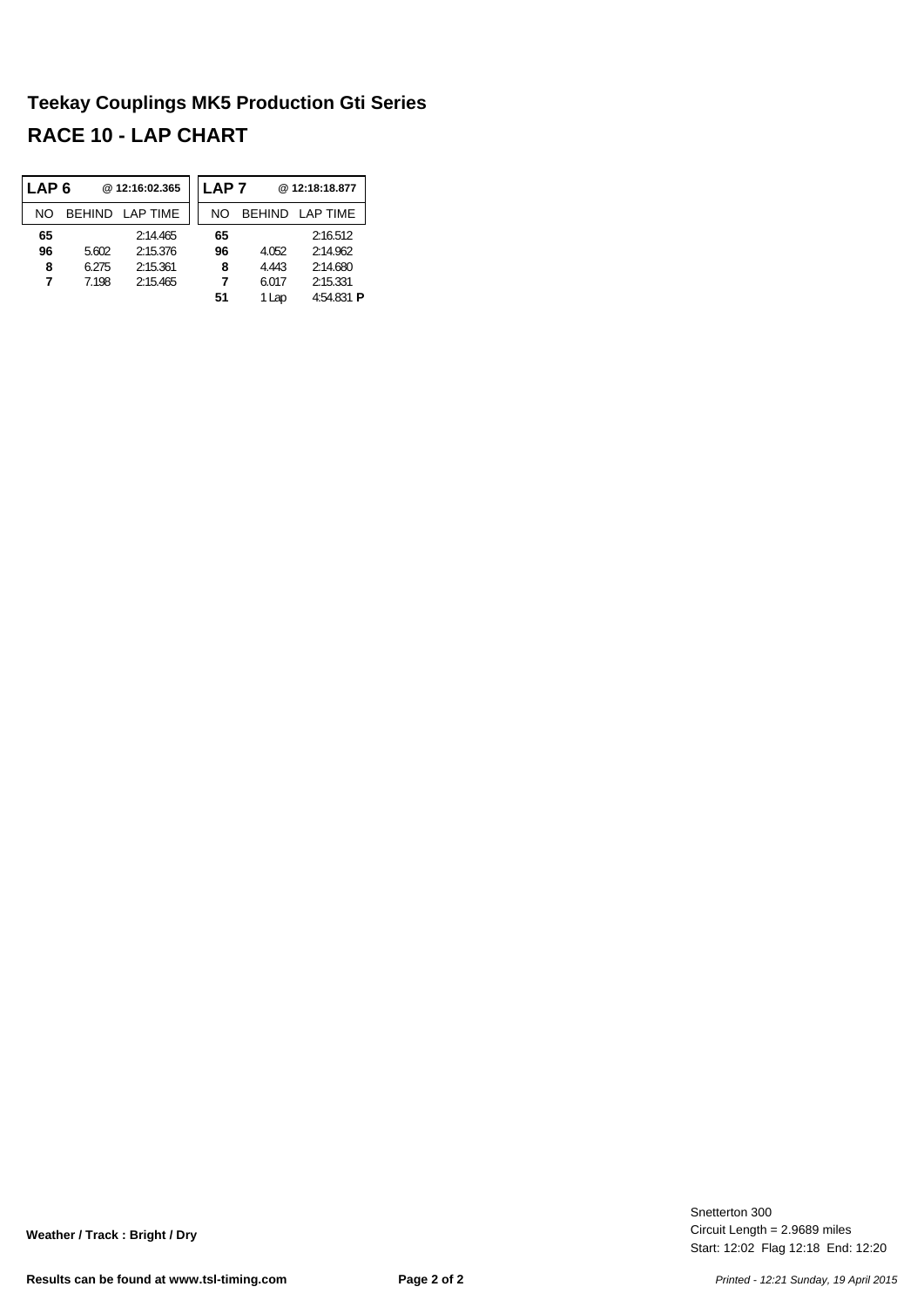#### **Teekay Couplings MK5 Production Gti Series RACE 10 - LAP ANALYSIS**

DIFF = Difference To Personal Best Lap

| P1             | 65 Jason TINGLE           |             |                       |                                     |
|----------------|---------------------------|-------------|-----------------------|-------------------------------------|
| LAP            | <b>LAP TIME</b>           | DIFF        | <b>MPH</b>            | TIME OF DAY                         |
| $1 -$          | 2:21.596                  | 7.765       | 75.48                 | 12:04:51.414                        |
| 2 -            | 2:13.831(1)               |             | 79.86                 | 12:07:05.245                        |
| 3 -            | 2:14.344<br>(3)           | 0.513       | 79.55                 | 12:09:19.589                        |
| 4 -            | 2:14.344<br>(3)           | 0.513       | 79.55                 | 12:11:33.933                        |
| 5 -            | 2:13.967<br>(2)           | 0.136       | 79.78                 | 12:13:47.900                        |
| 6 -            | 2:14.465                  | 0.634       | 79.48                 | 12:16:02.365                        |
| $7 -$          | 2:16.512                  | 2.681       | 78.29                 | 12:18:18.877                        |
| P <sub>2</sub> | <b>Martyn WALSH</b><br>96 |             |                       |                                     |
| LAP            | <b>LAP TIME</b>           | <b>DIFF</b> | <b>MPH</b>            | TIME OF DAY                         |
| 1 -            | 2:23.519                  | 8.946       | 74.47                 | 12:04:53.337                        |
| 2 -            | 2:15.118                  | 0.545       | 79.10                 | 12:07:08.455                        |
| 3 -            | 2:14.573 (1)              |             | 79.42                 | 12:09:23.028                        |
| 4 -            | $2:14.920$ (3)            | 0.347       | 79.21                 | 12:11:37.948                        |
| 5 -            | 2:14.643<br>(2)           | 0.070       | 79.38                 | 12:13:52.591                        |
| 6 -            | 2:15.376                  | 0.803       | 78.95                 | 12:16:07.967                        |
| $7 -$          | 2:14.962                  | 0.389       | 79.19                 | 12:18:22.929                        |
| P <sub>3</sub> | <b>Robert SADLER</b><br>8 |             |                       |                                     |
| LAP            | <b>LAP TIME</b>           | <b>DIFF</b> | <b>MPH</b>            | TIME OF DAY                         |
| 1 -            | 2:22.636                  | 7.956       | 74.93                 | 12:04:52.454                        |
| 2 -            | $2:14.907$ (2)            | 0.227       | 79.22                 | 12:07:07.361                        |
| 3 -            | 2:14.916<br>(3)           | 0.236       | 79.22                 | 12:09:22.277                        |
| $4 -$          | 2:16.000                  | 1.320       | 78.58                 | 12:11:38.277                        |
| 5 -            | 2:15.002                  | 0.322       | 79.16                 | 12:13:53.279                        |
| 6 -<br>7 -     | 2:15.361<br>2:14.680(1)   | 0.681       | 78.95<br>79.35        | 12:16:08.640<br>12:18:23.320        |
| <b>P4</b>      | 7<br><b>Craig FLEMING</b> |             |                       |                                     |
| LAP            | <b>LAP TIME</b>           | DIFF        | <b>MPH</b>            | TIME OF DAY                         |
| $1 -$          | 2:24.062                  |             | 74.19                 |                                     |
| 2 -            | 2:14.899(1)               | 9.163       | 79.23                 | 12:04:53.880<br>12:07:08.779        |
| 3 -            | 2:14.988 (2)              | 0.089       | 79.17                 | 12:09:23.767                        |
| $4 -$          | 2:15.240                  | 0.341       | 79.03                 | 12:11:39.007                        |
| 5 -            | 2:15.091<br>(3)           | 0.192       | 79.11                 | 12:13:54.098                        |
| 6 -            | 2:15.465                  | 0.566       | 78.89                 | 12:16:09.563                        |
| 7 -            | 2:15.331                  | 0.432       | 78.97                 | 12:18:24.894                        |
| P <sub>5</sub> | 51 Simon HILL             |             |                       |                                     |
| LAP            | LAP TIME                  | DIFF        | MPH                   | TIME OF DAY                         |
| 1 -            | 2:20.938                  | 6.596       | 75.83                 | 12:04:50.756                        |
| 2 -            | 2:14.889                  | 0.547       | 79.23                 | 12:07:05.645                        |
| 3 -            | 2:14.342 (1)              |             | 79.55                 | 12:09:19.987                        |
| 4 -            | 2:14.513(3)               | 0.171       | 79.45                 | 12:11:34.500                        |
| 5 -            | 2:14.407 (2)              | 0.065       | 79.52                 | 12:13:48.907                        |
| 6 -            | 4:54.831<br>Р             | 2:40.489    | 36.25                 | 12:18:43.738                        |
| P <sub>6</sub> | <b>Chris ADAMS</b><br>6   |             |                       |                                     |
| LAP            | <b>LAP TIME</b>           | DIFF        | MPH                   | TIME OF DAY                         |
| 1 -<br>2 -     | 2:25.942<br>3:30.036 P    |             | 73.23<br><u>50.88</u> | 12:04:55.760<br><u>12:08:25.796</u> |

Start: 12:02 Flag 12:18 End: 12:20 Circuit Length = 2.9689 miles Snetterton 300

**Weather / Track : Bright / Dry**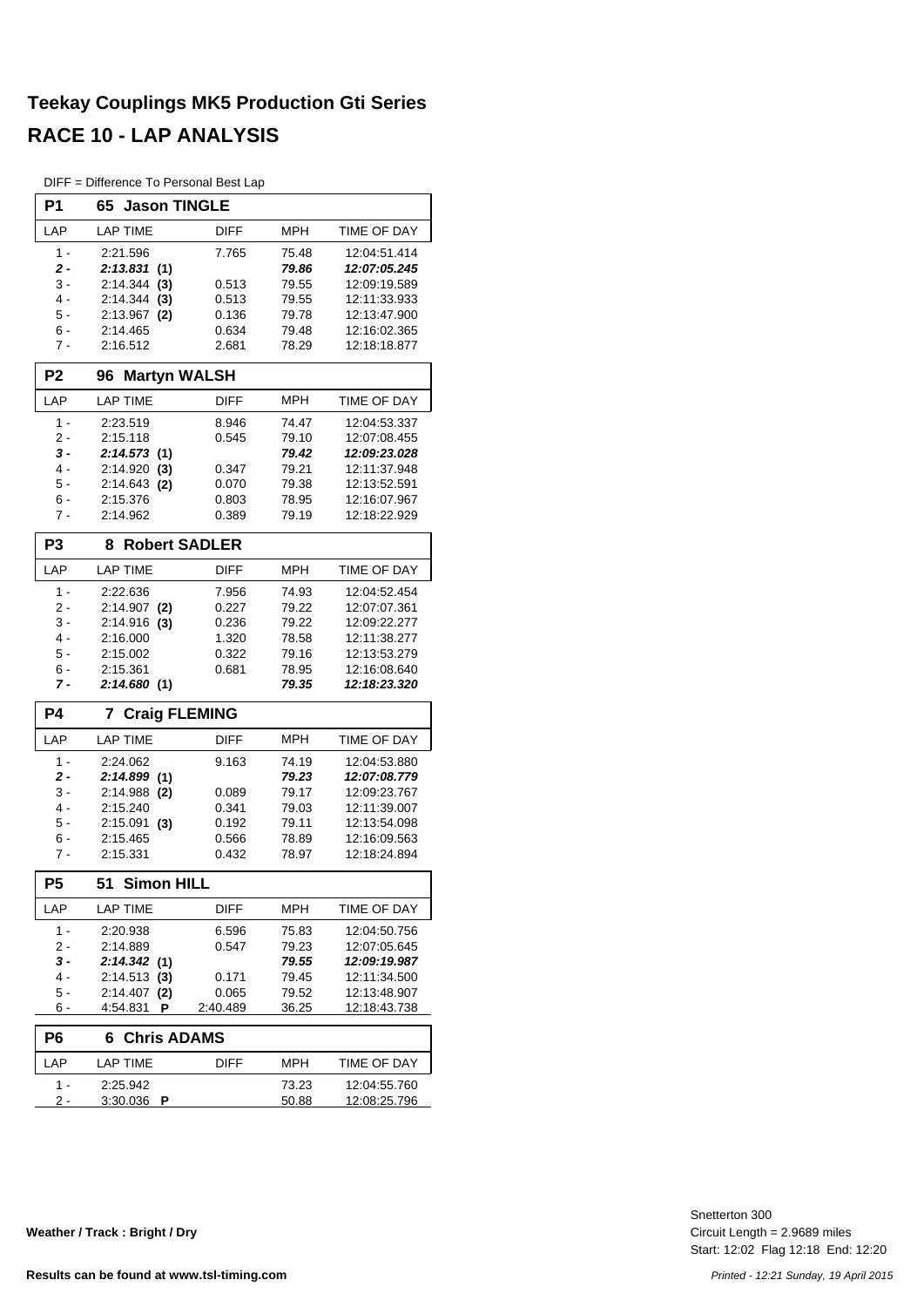**Teekay Couplings MK5 Production Gti Series RACE 18 - GRID (15 minutes)**



Circuit Length = 2.9689 miles

**These results are provisional until the conclusion of any judicial and technical matters.**

Clerk Of Course : Timekeeper :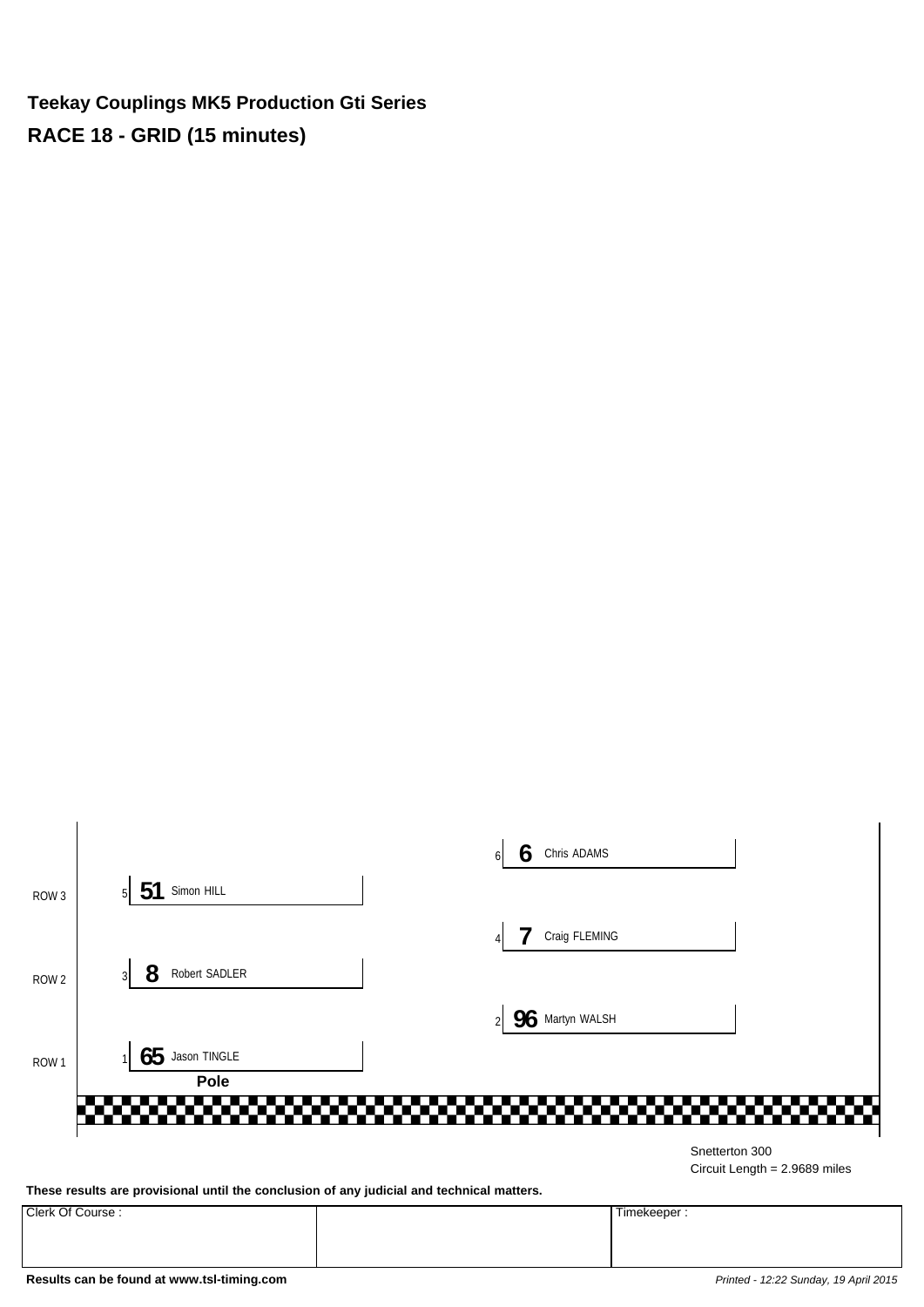

#### **Teekay Couplings MK5 Production Gti Series RACE 18 - CLASSIFICATION**

| <b>POS</b> | NO. | <b>NAME</b>          | <b>ENTRY</b>       | LAPS | <b>TIME</b> | GAP       | <b>DIFF</b> | <b>MPH</b> | <b>BEST</b> | - ON                    |
|------------|-----|----------------------|--------------------|------|-------------|-----------|-------------|------------|-------------|-------------------------|
|            | 65  | <b>Jason TINGLE</b>  | VW Golf GTi Mk 5   |      | 15:48.190   |           |             | 78.90      | 2:14.099    | $\overline{\mathbf{3}}$ |
| 2          | 96  | <b>Martyn WALSH</b>  | <b>VW Golf GTi</b> |      | 15:48.860   | 0.670     | 0.670       | 78.84      | 2:13.905    | 3                       |
| 3          |     | <b>Craig FLEMING</b> | VW Golf GTi Mk5    |      | 15:54.486   | 6.296     | 5.626       | 78.38      | 2:14.591    | - 5                     |
| 4          | -8  | <b>Robert SADLER</b> | VW Golf GTi Mk 5   |      | 15:54.749   | 6.559     | 0.263       | 78.36      | 2:14.354    | 5                       |
| 5          | -51 | <b>Simon HILL</b>    | VW Golf GTi Mk 5   |      | 15:54.900   | 6.710     | 0.151       | 78.35      | 2:14.193    | 3                       |
| 6          | 6   | <b>Chris ADAMS</b>   | VW Golf GTi Mk5    |      | 16:00.168   | 11.978    | 5.268       | 77.92      | 2:14.755    | - 6                     |
|            |     |                      | <b>FASTEST LAP</b> |      |             |           |             |            |             |                         |
| 96         |     | <b>Martyn WALSH</b>  | <b>VW Golf GTi</b> | 3    | 2:13.905    | 79.81 mph |             | 128.45 kph |             |                         |

| Weather / Track: Cloudy / Dry<br>These results are provisional until the conclusion of any judicial and technical matters. |             | Snetterton 300<br>Circuit Length = 2.9689 miles<br>Start: 17:37 Flag 17:53 End: 17:56 |
|----------------------------------------------------------------------------------------------------------------------------|-------------|---------------------------------------------------------------------------------------|
| Clerk Of Course:                                                                                                           | Timekeeper: |                                                                                       |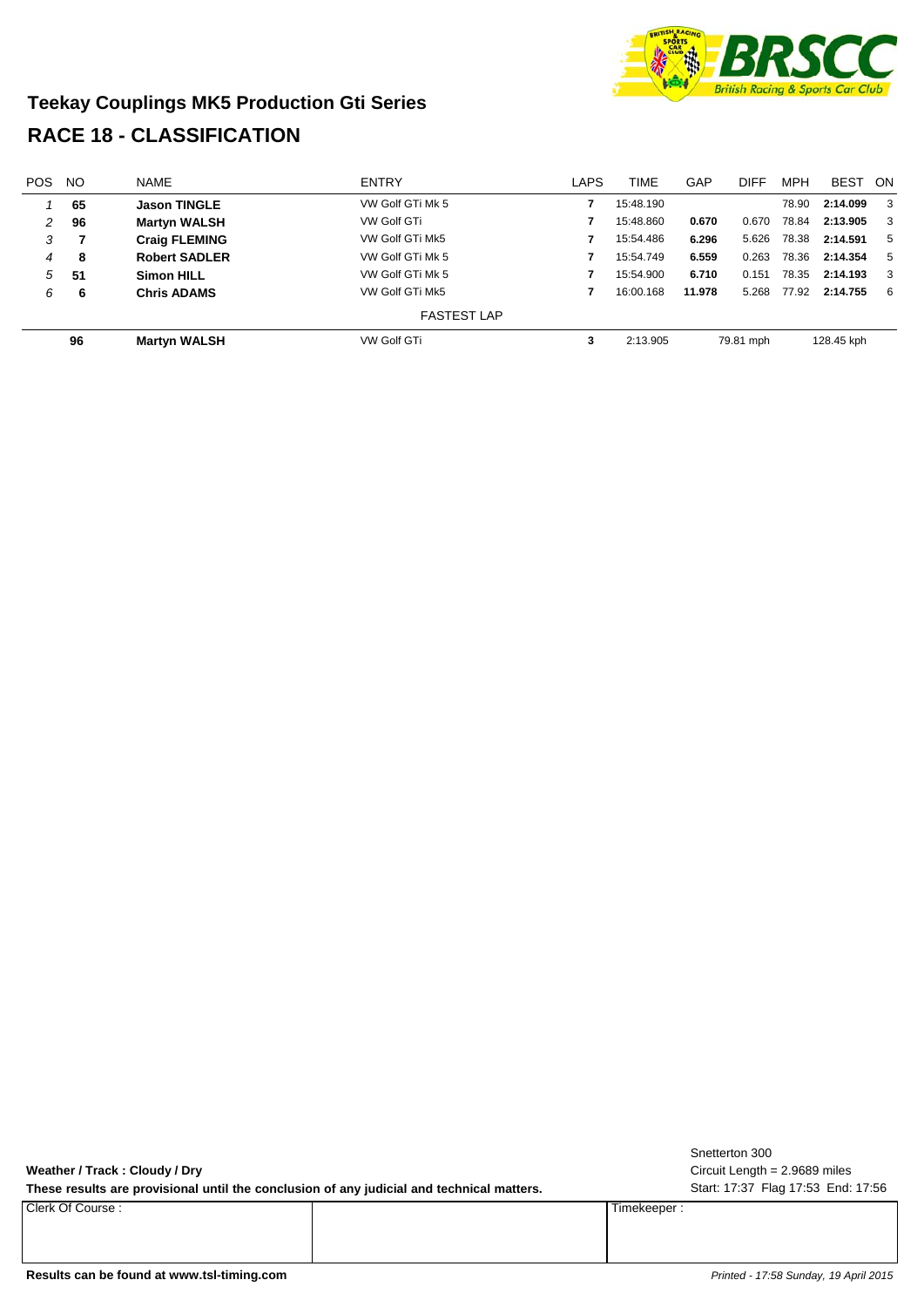#### **Teekay Couplings MK5 Production Gti Series RACE 18 - LAP CHART**

| LAP <sub>1</sub> |               | @ 17:40:14.542  | LAP 2 |               | @17:42:28.852   | LAP <sub>3</sub> |               | @17:44:42.951 | LAP <sub>4</sub> |               | @17:46:57.361 | LAP 5 |               | @17:49:11.831 |
|------------------|---------------|-----------------|-------|---------------|-----------------|------------------|---------------|---------------|------------------|---------------|---------------|-------|---------------|---------------|
| NO               | <b>BEHIND</b> | <b>LAP TIME</b> | NO    | <b>BEHIND</b> | <b>LAP TIME</b> | <b>NO</b>        | <b>BEHIND</b> | LAP TIME      | NΟ               | <b>BEHIND</b> | LAP TIME      | NΟ    | <b>BEHIND</b> | LAP TIME      |
| 65               |               | 2:21.378        | 65    |               | 2:14.310        | 65               |               | 2:14.099      | 65               |               | 2:14.410      | 65    |               | 2:14.470      |
| 96               | 0.674         | 2:22.052        | 96    | 1.005         | 2:14.641        | 96               | 0.811         | 2:13.905      | 96               | 0.916         | 2:14.515      | 96    | 0.896         | 2:14.450      |
| 51               | 1.193         | 2:22.571        | 51    | .139          | 2:14.256        | 51               | 1.233         | 2:14.193      | 51               | .683          | 2:14.860      | 51    | 3.598         | 2:16.385      |
|                  | 2.553         | 2:23.931        |       | 3.479         | 2:15.236        | 7                | 4.099         | 2:14.719      |                  | 4.785         | 2:15.096      |       | 4.906         | 2:14.591      |
| 8                | 3.141         | 2:24.519        | 8     | 3.768         | 2:14.937        | 8                | 4.462         | 2:14.793      |                  | 5.460         | 2:15.408      | 8     | 5.344         | 2:14.354      |
|                  | 3.480         | 2:24.858        | 6     | 4.935         | 2:15.765        | 6                | 6.048         | 2:15.212      |                  | 7.180         | 2:15.542      | 6     | 8.123         | 2:15.413      |

Start: 17:37 Flag 17:53 End: 17:56 Circuit Length = 2.9689 miles Snetterton 300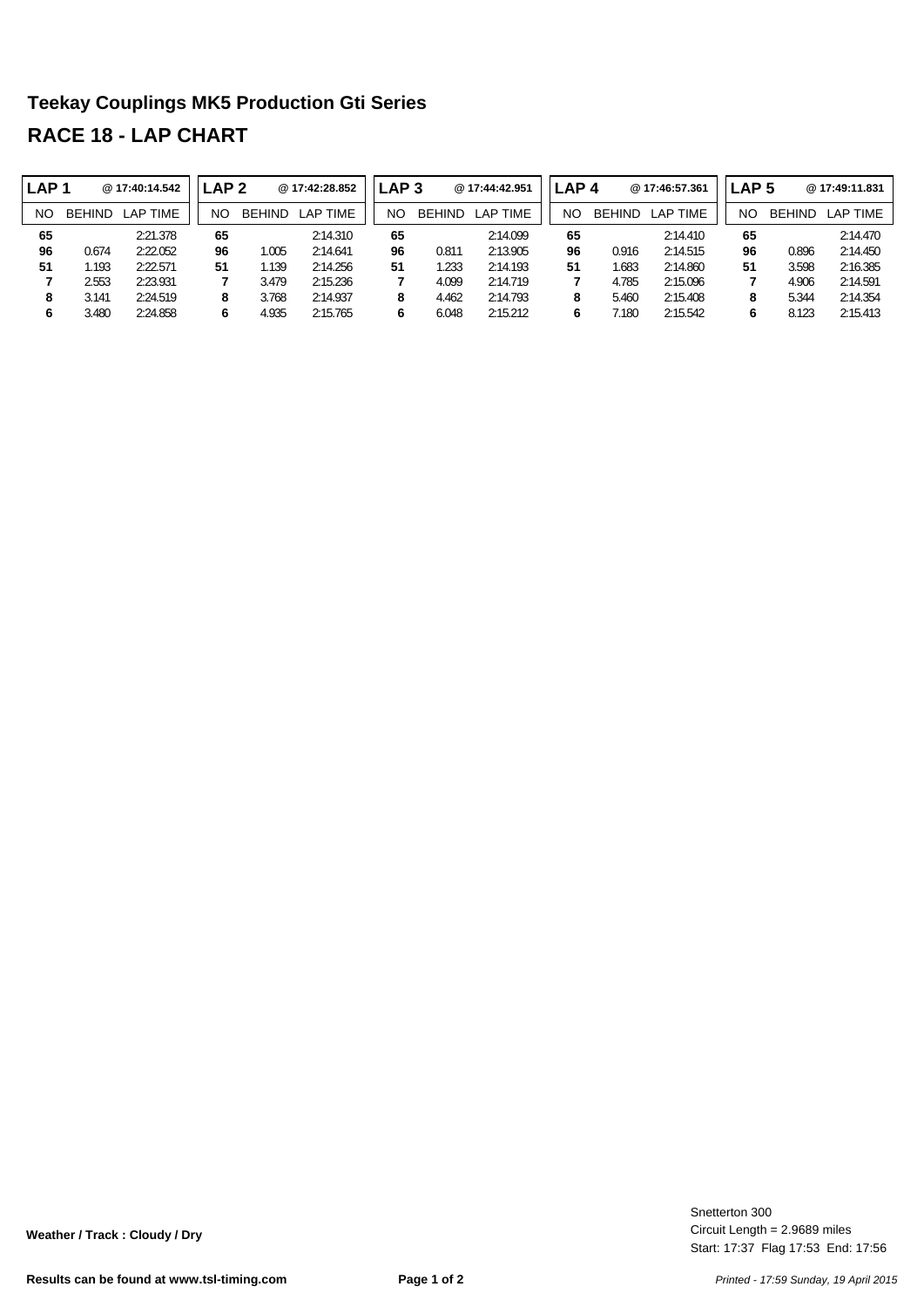#### **Teekay Couplings MK5 Production Gti Series RACE 18 - LAP CHART**

| LAP 6 |       | @17:51:26.363          | <b>LAP 7</b> |        | @17:53:41.354   |
|-------|-------|------------------------|--------------|--------|-----------------|
| NΟ    |       | <b>BEHIND LAP TIME</b> | NΟ           |        | BEHIND LAP TIME |
| 65    |       | 2:14.532               | 65           |        | 2:14.991        |
| 96    | 1.129 | 2:14.765               | 96           | 0.670  | 2:14.532        |
| 51    | 4.676 | 2:15.610               | 7            | 6.296  | 2:15.934        |
| 7     | 5.353 | 2:14.979               | 8            | 6.559  | 2:15.918        |
| 8     | 5.632 | 2:14.820               | 51           | 6.710  | 2:17.025        |
| 6     | 8.346 | 2:14.755               | 6            | 11.978 | 2:18.623        |

Start: 17:37 Flag 17:53 End: 17:56 Circuit Length = 2.9689 miles Snetterton 300